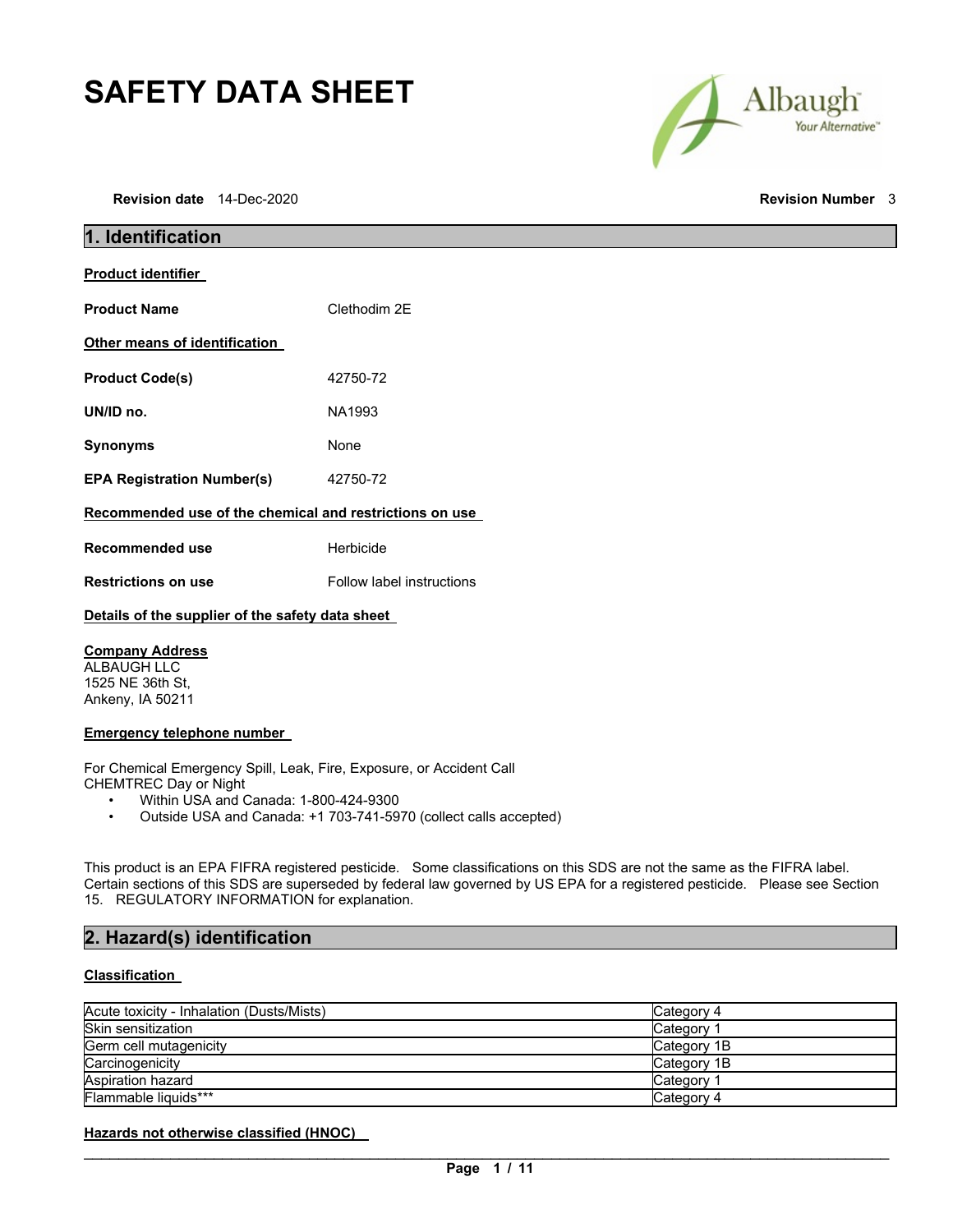### Not applicable



\_\_\_\_\_\_\_\_\_\_\_\_\_\_\_\_\_\_\_\_\_\_\_\_\_\_\_\_\_\_\_\_\_\_\_\_\_\_\_\_\_\_\_\_\_\_\_\_\_\_\_\_\_\_\_\_\_\_\_\_\_\_\_\_\_\_\_\_\_\_\_\_\_\_\_\_\_\_\_\_\_\_\_\_\_\_\_\_\_\_\_\_\_

## **Precautionary Statements - Prevention**

Obtain special instructions before use Do not handle until all safety precautions have been read and understood Wear protective gloves/protective clothing/eye protection/face protection Avoid breathing dust/fume/gas/mist/vapors/spray Use only outdoors or in a well-ventilated area Contaminated work clothing must not be allowed out of the workplace Keep away from flames and hot surfaces. - No smoking\*\*\*

## **Precautionary Statements - Response**

IF exposed or concerned: Get medical advice/attention Specific treatment (see .? on this label)\*\*\* IF ON SKIN: Wash with plenty of water and soap If skin irritation or rash occurs: Get medical advice/attention Wash contaminated clothing before reuse\*\*\* IF INHALED: Remove person to fresh air and keep comfortable for breathing\*\*\* IF SWALLOWED: Immediately call a POISON CENTER or doctor Do NOT induce vomiting\*\*\* In case of fire: Use CO2, dry chemical, or foam to extinguish\*\*\*

#### **Precautionary Statements - Storage**

Store locked up Store in a well-ventilated place. Keep cool\*\*\*

## **Precautionary Statements - Disposal**

Dispose of contents/container to an approved waste disposal plant\*\*\*

## **Unknown acute toxicity**

#### **Other information**

May be harmful if swallowed. May be harmful in contact with skin. Very toxic to aquatic life with long lasting effects. Very toxic to aquatic life.\*\*\*

## **3. Composition/information on ingredients**

## **Substance**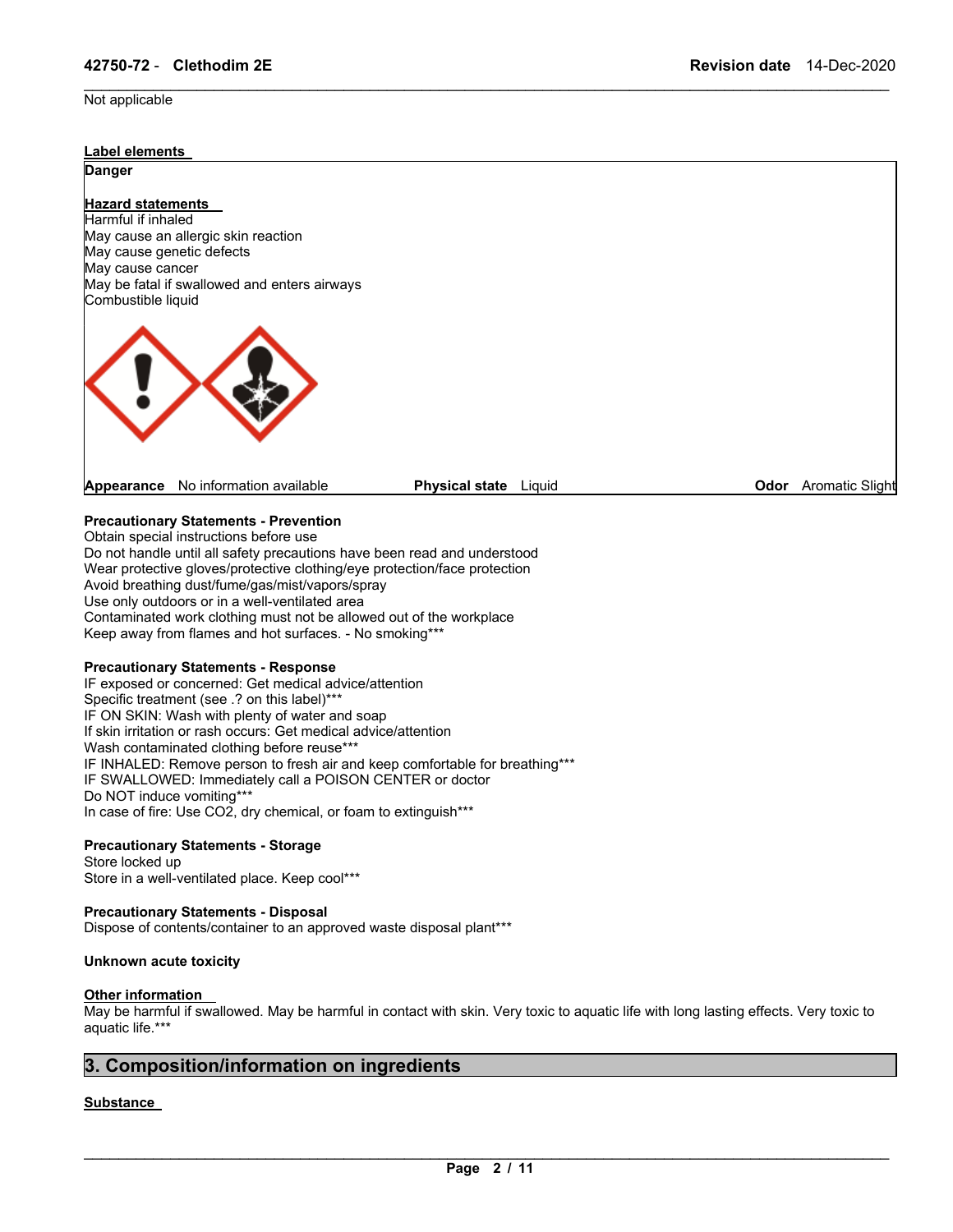## **Mixture**

| Chemical name                                         | CAS No       | Weight-%   | Trade secret | Active Ingredient |
|-------------------------------------------------------|--------------|------------|--------------|-------------------|
| Solvent Naphtha (Petroleum),<br><b>Heavy Aromatic</b> | Trade secret | 40 - 50%   |              |                   |
| Clethodim                                             | Trade secret | 20 - 30%   |              |                   |
| Naphthalene                                           | Trade secret | $0 - 10%$  |              |                   |
| Solvent naphtha, petroleum,<br>light arom             | Trade secret | $0 - 10\%$ |              |                   |

\_\_\_\_\_\_\_\_\_\_\_\_\_\_\_\_\_\_\_\_\_\_\_\_\_\_\_\_\_\_\_\_\_\_\_\_\_\_\_\_\_\_\_\_\_\_\_\_\_\_\_\_\_\_\_\_\_\_\_\_\_\_\_\_\_\_\_\_\_\_\_\_\_\_\_\_\_\_\_\_\_\_\_\_\_\_\_\_\_\_\_\_\_

\*The exact percentage (concentration) of composition has been withheld as a trade secret.

## **4. First-aid measures**

## **Description of first aid measures**

| <b>General advice</b>                                       | Show this safety data sheet to the doctor in attendance. IF exposed or concerned: Get<br>medical advice/attention. Immediate medical attention is required.***                                                                                                                                                                                                                                                      |
|-------------------------------------------------------------|---------------------------------------------------------------------------------------------------------------------------------------------------------------------------------------------------------------------------------------------------------------------------------------------------------------------------------------------------------------------------------------------------------------------|
| <b>Inhalation</b>                                           | Aspiration into lungs can produce severe lung damage. If breathing has stopped, give<br>artificial respiration. Get medical attention immediately. Remove to fresh air. Avoid direct<br>contact with skin. Use barrier to give mouth-to-mouth resuscitation. If breathing is difficult,<br>(trained personnel should) give oxygen. Get immediate medical advice/attention. Delayed<br>pulmonary edema may occur.*** |
| Eye contact                                                 | Rinse immediately with plenty of water, also under the eyelids, for at least 15 minutes. Keep<br>eye wide open while rinsing. Do not rub affected area. Remove contact lenses, if present<br>and easy to do. Continue rinsing.***                                                                                                                                                                                   |
| <b>Skin contact</b>                                         | Wash off immediately with soap and plenty of water while removing all contaminated<br>clothes and shoes. May cause an allergic skin reaction. In the case of skin irritation or<br>allergic reactions see a physician.***                                                                                                                                                                                           |
| Ingestion                                                   | ASPIRATION HAZARD IF SWALLOWED - CAN ENTER LUNGS AND CAUSE DAMAGE.<br>Do NOT induce vomiting. If vomiting occurs spontaneously, keep head below hips to<br>prevent aspiration. Clean mouth with water and drink afterwards plenty of water. Never give<br>anything by mouth to an unconscious person. Get immediate medical advice/attention.***                                                                    |
| Self-protection of the first aider                          | Remove all sources of ignition. Ensure that medical personnel are aware of the material(s)<br>involved, take precautions to protect themselves and prevent spread of contamination.<br>Avoid direct contact with skin. Use barrier to give mouth-to-mouth resuscitation. Use<br>personal protective equipment as required. Avoid breathing vapors or mists. See section 8<br>for more information.***               |
| Most important symptoms and effects, both acute and delayed |                                                                                                                                                                                                                                                                                                                                                                                                                     |
| <b>Symptoms</b>                                             | Itching. Rashes. Hives. Difficulty in breathing. Coughing and/ or wheezing. Dizziness.***                                                                                                                                                                                                                                                                                                                           |
|                                                             | Indication of any immediate medical attention and special treatment needed                                                                                                                                                                                                                                                                                                                                          |
| Note to physicians                                          | May cause sensitization in susceptible persons. Treat symptomatically. Because of the<br>danger of aspiration, emesis or gastric lavage should not be employed unless the risk is<br>justified by the presence of additional toxic substances.***                                                                                                                                                                   |

## **5. Fire-fighting measures**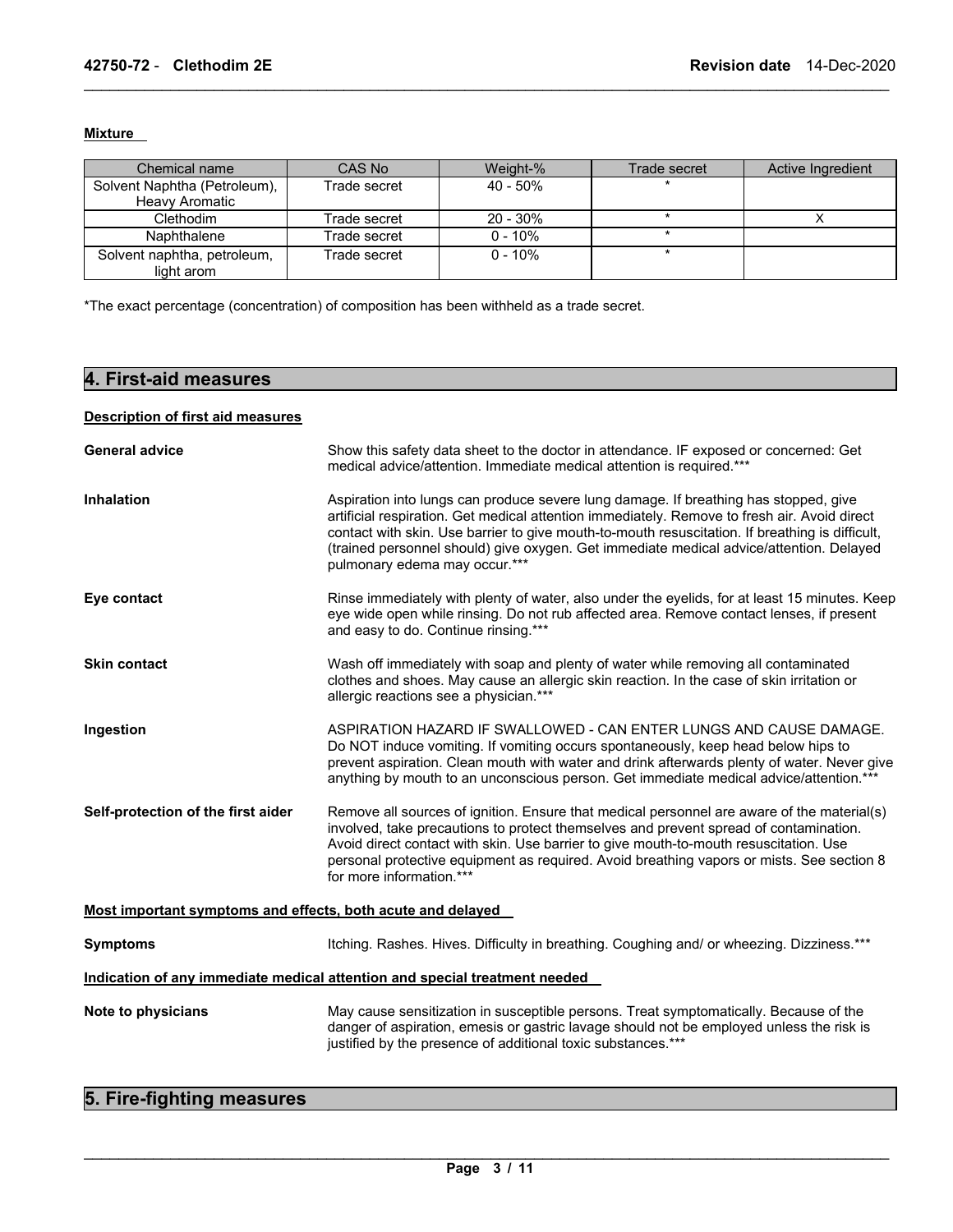| <b>Suitable Extinguishing Media</b><br><b>Large Fire</b>               | Dry chemical. Carbon dioxide (CO2). Water spray. Alcohol resistant foam.***<br>CAUTION: Use of water spray when fighting fire may be inefficient.                                                                  |  |
|------------------------------------------------------------------------|--------------------------------------------------------------------------------------------------------------------------------------------------------------------------------------------------------------------|--|
| Unsuitable extinguishing media                                         | Do not scatter spilled material with high pressure water streams.                                                                                                                                                  |  |
| Specific hazards arising from the<br>chemical                          | Keep product and empty container away from heat and sources of ignition. In the event of<br>fire, cool tanks with water spray. Product is or contains a sensitizer. May cause<br>sensitization by skin contact.*** |  |
| <b>Explosion data</b><br><b>Sensitivity to mechanical impact None.</b> |                                                                                                                                                                                                                    |  |
| Sensitivity to static discharge                                        | $Yes.***$                                                                                                                                                                                                          |  |
| Special protective equipment for<br>fire-fighters                      | Firefighters should wear self-contained breathing apparatus and full firefighting turnout<br>gear. Use personal protection equipment.                                                                              |  |

## **6. Accidental release measures**

#### **Personal precautions, protective equipment and emergency procedures**

| <b>Personal precautions</b>                          | Evacuate personnel to safe areas. Use personal protective equipment as required. See<br>section 8 for more information. Take precautionary measures against static discharges. Do<br>not touch or walk through spilled material. Avoid contact with skin, eyes or clothing. Ensure<br>adequate ventilation. Keep people away from and upwind of spill/leak. Avoid breathing<br>vapors or mists.*** |  |
|------------------------------------------------------|----------------------------------------------------------------------------------------------------------------------------------------------------------------------------------------------------------------------------------------------------------------------------------------------------------------------------------------------------------------------------------------------------|--|
| <b>Other information</b>                             | Refer to protective measures listed in Sections 7 and 8.***                                                                                                                                                                                                                                                                                                                                        |  |
| Methods and material for containment and cleaning up |                                                                                                                                                                                                                                                                                                                                                                                                    |  |
| <b>Methods for containment</b>                       | Stop leak if you can do it without risk. Do not touch or walk through spilled material. Dike far<br>ahead of liquid spill for later disposal.***                                                                                                                                                                                                                                                   |  |
| Methods for cleaning up                              | Take precautionary measures against static discharges. Dam up. Soak up with inert<br>absorbent material. Pick up and transfer to properly labeled containers.***                                                                                                                                                                                                                                   |  |

## **7. Handling and storage**

#### **Precautions for safe handling**

**Advice on safe handling** Use personal protection equipment. Do not breathe vapor or mist. Keep away from heat, hot surfaces, sparks, open flames and other ignition sources. No smoking. Take precautionary measures against static discharges. Use with local exhaust ventilation. Handle in accordance with good industrial hygiene and safety practice. Avoid contact with skin, eyes or clothing. In case of insufficient ventilation, wear suitable respiratory equipment. Do not eat, drink or smoke when using this product. Take off contaminated clothing and wash before reuse. Remove contaminated clothing and shoes.\*\*\*

#### **Conditions for safe storage, including any incompatibilities**

**Storage Conditions** Keep containers tightly closed in a dry, cool and well-ventilated place. Keep away from heat, sparks, flame and other sources of ignition (i.e., pilot lights, electric motors and static electricity). Keep in properly labeled containers. Store in accordance with the particular national regulations. Store in accordance with local regulations. Store locked up. Keep out of the reach of children. Store away from other materials.\*\*\*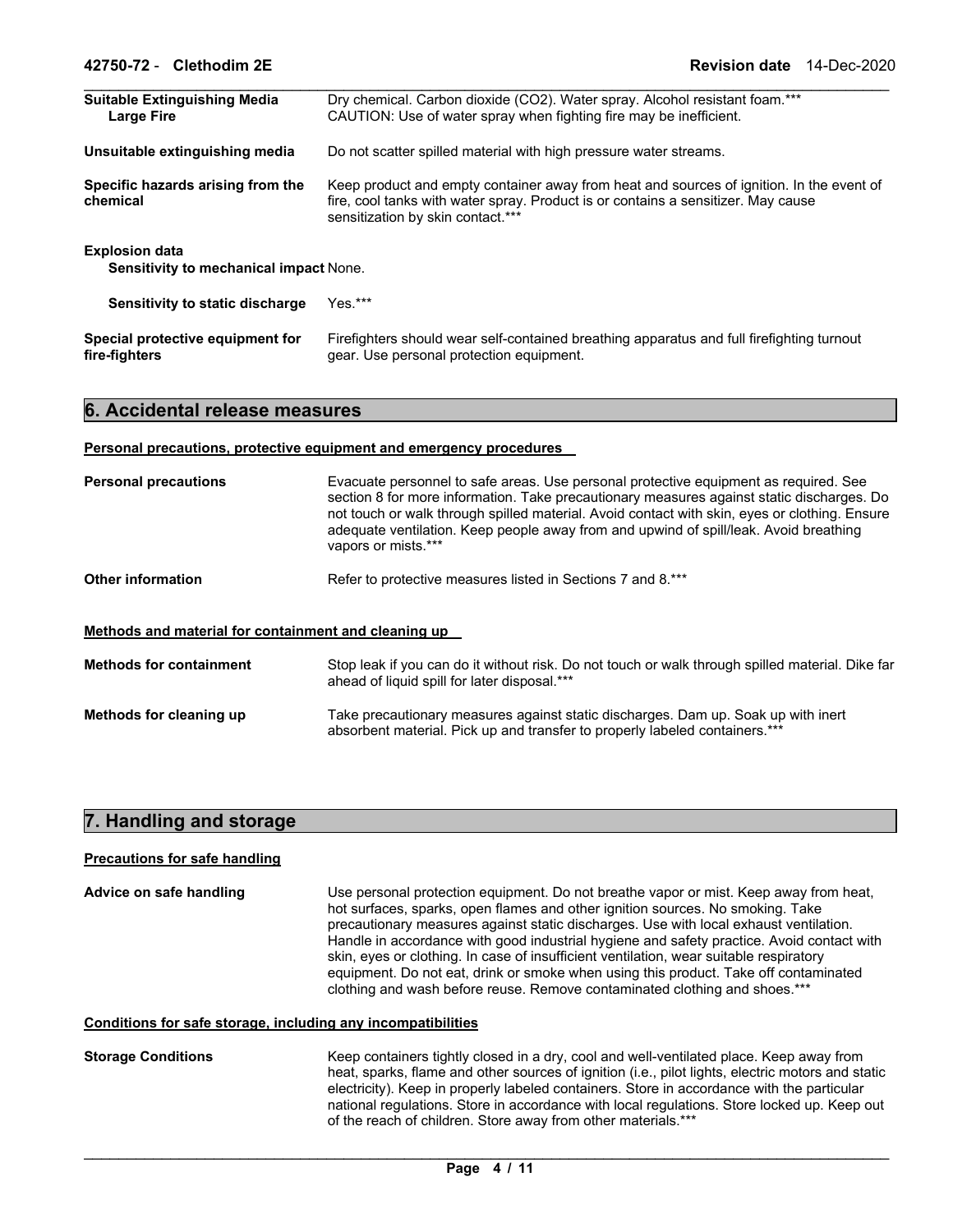## **8. Exposure controls/personal protection**

## **Control parameters**

**Exposure Limits** The following ingredients are the only ingredients of the product above the cut-off level (or level that contributes to the hazard classification of the mixture) which have an exposure limit applicable in the region for which this safety data sheet is intended or other recommended limit. At this time, the other relevant constituents have no known exposure limits from the sources listed here.\*\*\*

| Chemical name | <b>ACGIH TLV</b> | <b>OSHA PEL</b>                      | <b>NIOSH</b>               |
|---------------|------------------|--------------------------------------|----------------------------|
| Naphthalene   | TWA: 10 ppm      | TWA: 10 ppm                          | IDLH: 250 ppm              |
|               | $S^*$            | TWA: 50 mg/m <sup>3</sup>            | TWA: 10 ppm                |
|               |                  | (vacated) TWA: 10 ppm                | TWA: 50 mg/m <sup>3</sup>  |
|               |                  | (vacated) TWA: $50 \text{ mg/m}^3$   | STEL: 15 ppm               |
|               |                  | (vacated) STEL: 15 ppm               | STEL: 75 mg/m <sup>3</sup> |
|               |                  | (vacated) STEL: 75 mg/m <sup>3</sup> |                            |

\_\_\_\_\_\_\_\_\_\_\_\_\_\_\_\_\_\_\_\_\_\_\_\_\_\_\_\_\_\_\_\_\_\_\_\_\_\_\_\_\_\_\_\_\_\_\_\_\_\_\_\_\_\_\_\_\_\_\_\_\_\_\_\_\_\_\_\_\_\_\_\_\_\_\_\_\_\_\_\_\_\_\_\_\_\_\_\_\_\_\_\_\_

## **Biological occupational exposure limits**

This product, as supplied, does not contain any hazardous materials with biological limits established by the region specific regulatory bodies

| Chemical name | <b>ACGIH</b>                                    |
|---------------|-------------------------------------------------|
| Naphthalene   | 1-Naphthol with hydrolysis plus 2-Naphthol with |
|               | hydrolysis) - end of shift                      |

## **Appropriate engineering controls**

| <b>Engineering controls</b>           | Showers<br>Eyewash stations<br>Ventilation systems.                                                                                                                                                                                                                            |
|---------------------------------------|--------------------------------------------------------------------------------------------------------------------------------------------------------------------------------------------------------------------------------------------------------------------------------|
|                                       | Individual protection measures, such as personal protective equipment                                                                                                                                                                                                          |
| Eye/face protection                   | Tight sealing safety goggles.***                                                                                                                                                                                                                                               |
| <b>Hand protection</b>                | Wear suitable gloves.***                                                                                                                                                                                                                                                       |
| Skin and body protection              | Wear suitable protective clothing.***                                                                                                                                                                                                                                          |
| <b>Respiratory protection</b>         | No protective equipment is needed under normal use conditions. If exposure limits are<br>exceeded or irritation is experienced, ventilation and evacuation may be required.                                                                                                    |
| <b>General hygiene considerations</b> | Do not eat, drink or smoke when using this product. Contaminated work clothing should not<br>be allowed out of the workplace. Regular cleaning of equipment, work area and clothing is<br>recommended. Wash hands before breaks and immediately after handling the product.*** |

## **9. Physical and chemical properties**

## **Information on basic physical and chemical properties**

| <b>Physical state</b> | Liauid                   |
|-----------------------|--------------------------|
| Appearance            | No information available |
| Color                 | Amber                    |
| Odor                  | Aromatic Slight          |
| <b>Odor threshold</b> | No information available |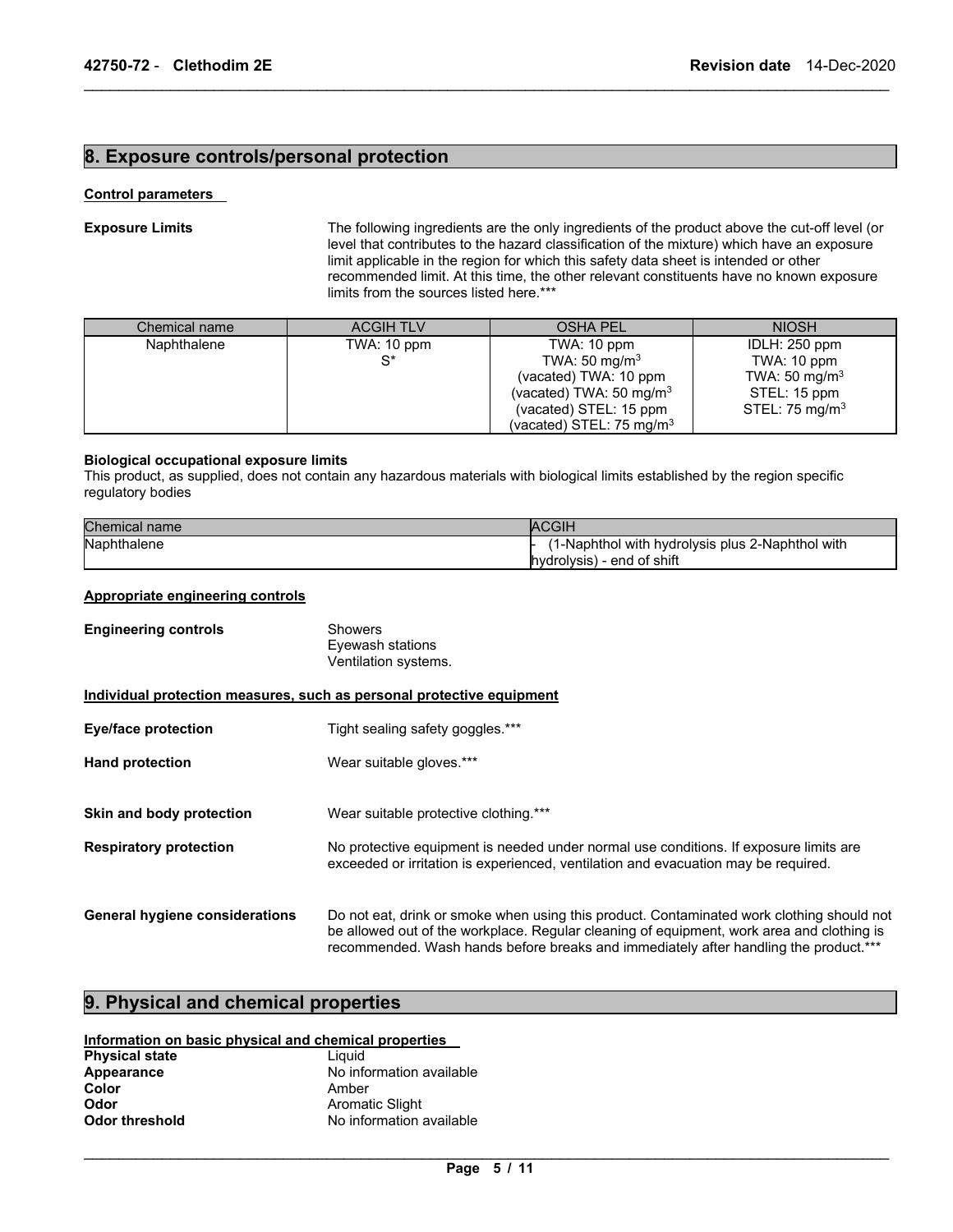| <b>Property</b>                                  | <b>Values</b>            | Remarks • Method |
|--------------------------------------------------|--------------------------|------------------|
| pH                                               | No data available        | $3.8 - 4.8$      |
| Melting point / freezing point                   | No data available        |                  |
| Boiling point / boiling range                    | No data available        |                  |
| <b>Flash point</b>                               | °C / 149<br>°F<br>65     |                  |
| <b>Evaporation rate</b>                          | No data available        |                  |
| <b>Flammability (solid, gas)</b>                 | No data available        |                  |
| <b>Flammability Limit in Air</b>                 |                          |                  |
| <b>Upper flammability or explosive</b><br>limits | No data available        |                  |
|                                                  | No data available        |                  |
| Lower flammability or explosive<br>limits        |                          |                  |
|                                                  | No data available        |                  |
| Vapor pressure<br>Vapor density                  | No data available        |                  |
| <b>Relative density</b>                          | No data available        |                  |
| <b>Water solubility</b>                          | No data available        |                  |
| Solubility(ies)                                  | No data available        |                  |
| <b>Partition coefficient</b>                     | No data available        |                  |
| <b>Autoignition temperature</b>                  | No data available        |                  |
| <b>Decomposition temperature</b>                 |                          |                  |
| <b>Kinematic viscosity</b>                       | No data available        |                  |
| <b>Dynamic viscosity</b>                         | No data available        |                  |
|                                                  |                          |                  |
| <b>Other information</b>                         |                          |                  |
| <b>Explosive properties</b>                      | No information available |                  |
| <b>Oxidizing properties</b>                      | No information available |                  |
| Softening point                                  | No information available |                  |
| <b>Molecular weight</b>                          | No information available |                  |
| <b>VOC Content (%)</b>                           | No information available |                  |
| <b>Liquid Density</b>                            | 0.935                    |                  |
| <b>Bulk density</b>                              | No information available |                  |
|                                                  |                          |                  |
| $04 - L$ $11.4$<br>45. 4.<br>4 A<br>-1.          |                          |                  |

\_\_\_\_\_\_\_\_\_\_\_\_\_\_\_\_\_\_\_\_\_\_\_\_\_\_\_\_\_\_\_\_\_\_\_\_\_\_\_\_\_\_\_\_\_\_\_\_\_\_\_\_\_\_\_\_\_\_\_\_\_\_\_\_\_\_\_\_\_\_\_\_\_\_\_\_\_\_\_\_\_\_\_\_\_\_\_\_\_\_\_\_\_

## **10. Stability and reactivity**

| <b>Reactivity</b>                                                       | No information available.                   |
|-------------------------------------------------------------------------|---------------------------------------------|
| <b>Chemical stability</b>                                               | Stable under normal conditions.             |
| <b>Possibility of hazardous reactions</b> None under normal processing. |                                             |
| <b>Conditions to avoid</b>                                              | Heat, flames and sparks. Excessive heat.*** |
| Incompatible materials                                                  | None known based on information supplied.   |

**Hazardous decomposition products** None known based on information supplied.

## **11. Toxicological information**

## **Information on likely routes of exposure**

| <b>Product Information</b> | ***                                                                                                                                                                                                                                                                                   |
|----------------------------|---------------------------------------------------------------------------------------------------------------------------------------------------------------------------------------------------------------------------------------------------------------------------------------|
| <b>Inhalation</b>          | Specific test data for the substance or mixture is not available. Aspiration into lungs can<br>produce severe lung damage. May cause pulmonary edema. Pulmonary edema can be<br>fatal. May cause irritation of respiratory tract. Harmful by inhalation. (based on<br>components).*** |
| Eye contact                | Specific test data for the substance or mixture is not available. May cause irritation.***                                                                                                                                                                                            |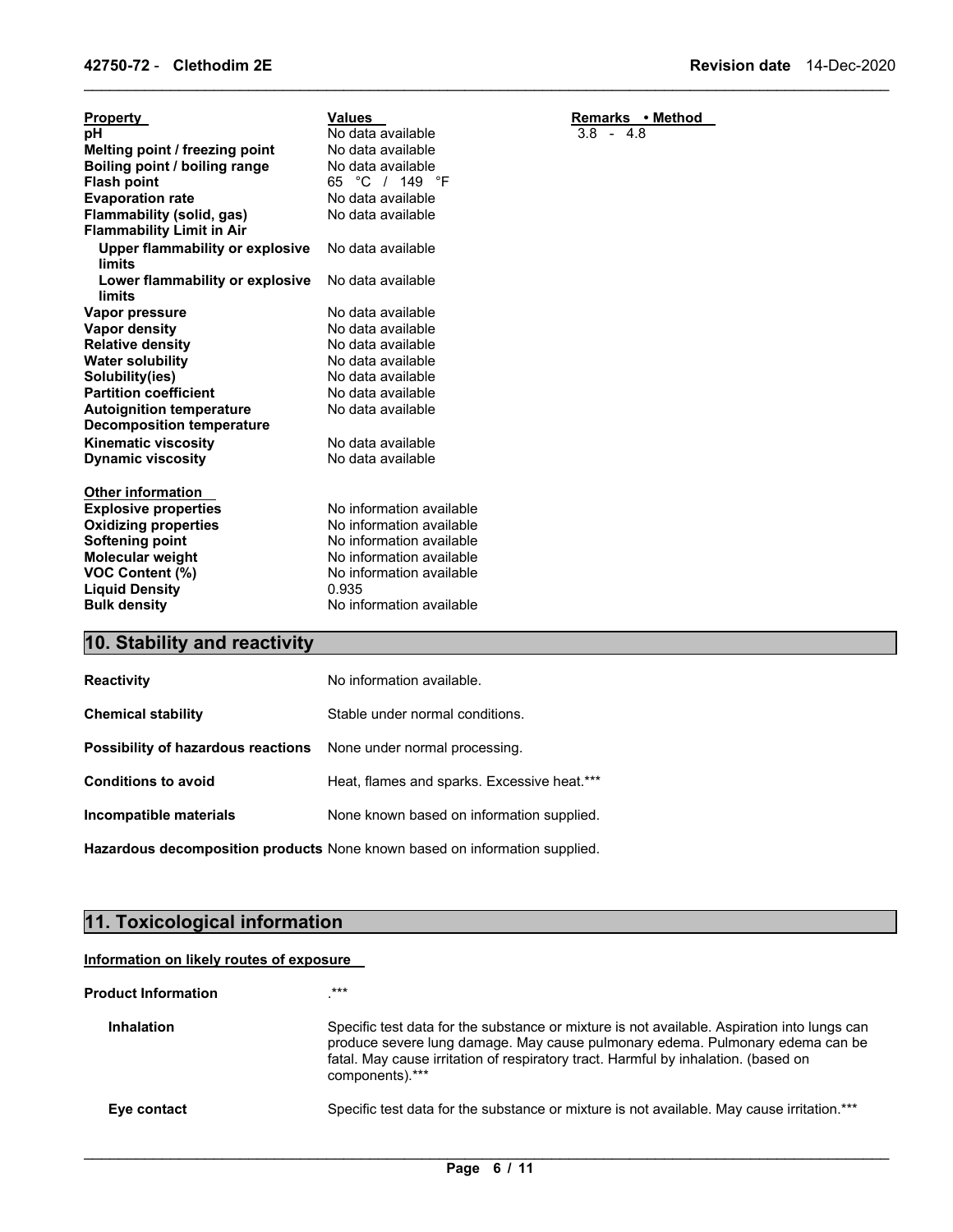| <b>Skin contact</b> | May cause sensitization by skin contact. Specific test data for the substance or mixture is<br>not available. Repeated or prolonged skin contact may cause allergic reactions with<br>susceptible persons. (based on components). Repeated exposure may cause skin dryness<br>or cracking. May be harmful in contact with skin.*** |
|---------------------|------------------------------------------------------------------------------------------------------------------------------------------------------------------------------------------------------------------------------------------------------------------------------------------------------------------------------------|
| Ingestion           | Specific test data for the substance or mixture is not available. Potential for aspiration if<br>swallowed. May cause lung damage if swallowed. Aspiration may cause pulmonary edema<br>and pneumonitis. May be fatal if swallowed and enters airways.***                                                                          |
|                     | Symptoms related to the physical, chemical and toxicological characteristics                                                                                                                                                                                                                                                       |

\_\_\_\_\_\_\_\_\_\_\_\_\_\_\_\_\_\_\_\_\_\_\_\_\_\_\_\_\_\_\_\_\_\_\_\_\_\_\_\_\_\_\_\_\_\_\_\_\_\_\_\_\_\_\_\_\_\_\_\_\_\_\_\_\_\_\_\_\_\_\_\_\_\_\_\_\_\_\_\_\_\_\_\_\_\_\_\_\_\_\_\_\_

**Symptoms I**tching. Rashes. Hives. Difficulty in breathing. Coughing and/ or wheezing. Dizziness.\*\*\*

## **Acute toxicity**

\*\*\*

## **Numerical measures of toxicity**

## **The following values are calculated based on chapter 3.1 of the GHS document** .

## **Unknown acute toxicity**

5,000 mg/kg 5,000 mg/kg > 2.09 mg/l

## **Component Information**

| po<br>Chemical name          | Oral LD50                                      | Dermal LD50                                        | Inhalation LC50                        |
|------------------------------|------------------------------------------------|----------------------------------------------------|----------------------------------------|
| Solvent Naphtha (Petroleum), | > 5000 mg/kg                                   | Rabbit)                                            | Rat ) 4 h                              |
| Heavy Aromatic               | (Rat)                                          | $> 2$ mL/kg                                        | $>$ 590 mg/m <sup>3</sup>              |
| Clethodim                    | = 1360 mg/kg                                   | > 5000 mg/kg                                       | $> 3.25$ mg/L                          |
|                              | Rat)                                           | (Rabbit)                                           | (Rat)4 h                               |
| Naphthalene                  | $= 1110$ mg/kg<br>Rat )<br>= 490 mg/kg<br>Rat) | (Rabbit) > 20<br>$= 1120$ mg/kg<br>Rabbit)<br>g/kg | $> 340$ mg/m <sup>3</sup><br>Rat ) 1 h |
| Solvent naphtha, petroleum,  | Rat)                                           | Rabbit)                                            | Rat ) 4 h                              |
| light arom                   | = 8400 mg/kg                                   | > 2000 mg/kg                                       | $= 3400$ ppm                           |

## **Delayed and immediate effects as well as chronic effects from short and long-term exposure**

| <b>Skin corrosion/irritation</b><br>Serious eye damage/eye irritation<br>Respiratory or skin sensitization |                                   | No information available.<br>No information available.<br>May cause sensitization by skin contact.*** |            |             |
|------------------------------------------------------------------------------------------------------------|-----------------------------------|-------------------------------------------------------------------------------------------------------|------------|-------------|
| Germ cell mutagenicity                                                                                     |                                   | Contains a known or suspected mutagen. Classification based on data available for                     |            |             |
|                                                                                                            |                                   | ingredients. May cause genetic defects.***                                                            |            |             |
| Carcinogenicity                                                                                            |                                   | Contains a known or suspected carcinogen. Classification based on data available for                  |            |             |
|                                                                                                            | ingredients. May cause cancer.*** |                                                                                                       |            |             |
| The table below indicates whether each agency has listed any ingredient as a carcinogen.***                |                                   |                                                                                                       |            |             |
| Chemical name                                                                                              | <b>ACGIH</b>                      | <b>IARC</b>                                                                                           | <b>NTP</b> | <b>OSHA</b> |

| ∴hemical<br>name | .  | IARC                         | NIL                       | $\mathbf{v}$ . The state $\mathbf{v}$<br>⊬רוכי |
|------------------|----|------------------------------|---------------------------|------------------------------------------------|
| Naphthalene      | nυ | 2B<br>Group<br>$\sim$ $\sim$ | Anticipated<br>Reasonably |                                                |

## **Legend** *\*\*\**

| A3 - Animal Carcinogen***<br>Group 2B - Possibly Carcinogenic to Humans***<br><b>NTP (National Toxicology Program)</b><br>X - Present*** | <b>ACGIH (American Conference of Governmental Industrial Hygienists)</b><br>IARC (International Agency for Research on Cancer)<br>Reasonably Anticipated - Reasonably Anticipated to be a Human Carcinogen***<br>OSHA (Occupational Safety and Health Administration of the US Department of Labor) |
|------------------------------------------------------------------------------------------------------------------------------------------|-----------------------------------------------------------------------------------------------------------------------------------------------------------------------------------------------------------------------------------------------------------------------------------------------------|
| <b>Reproductive toxicity</b>                                                                                                             | No information available.                                                                                                                                                                                                                                                                           |
| STOT - single exposure                                                                                                                   | No information available.                                                                                                                                                                                                                                                                           |

**STOT - repeated exposure** No information available.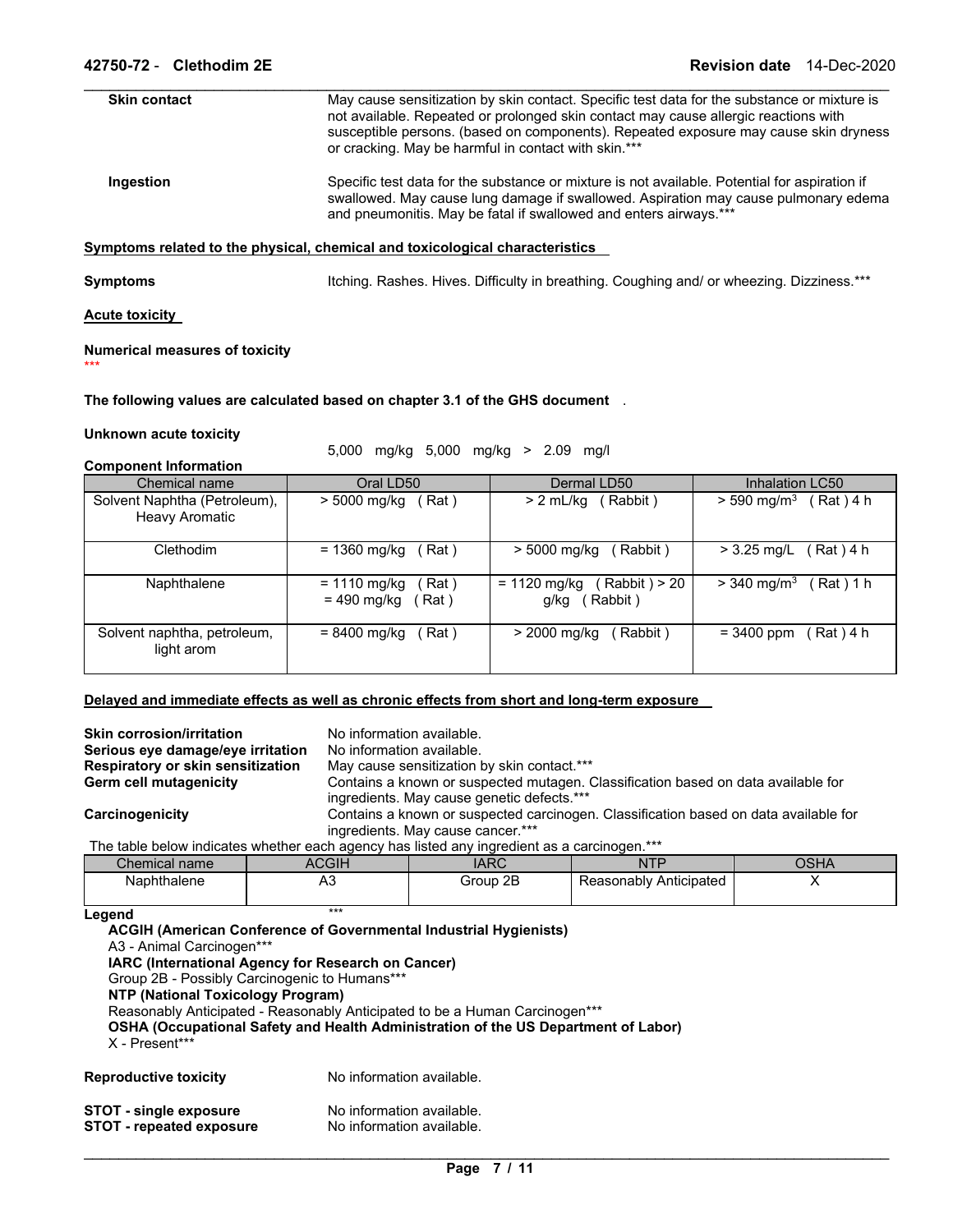| Target organ effects     | liver, kidney, Eyes, Skin, Central nervous system, blood.*** |
|--------------------------|--------------------------------------------------------------|
| <b>Aspiration hazard</b> | May be fatal if swallowed and enters airways.***             |
| Other adverse effects    | No information available.                                    |
| Interactive effects      | No information available.                                    |

## **12. Ecological information**

| <b>Ecotoxicity</b>    |                         | Very toxic to aquatic life with long lasting effects.*** |                |                          |
|-----------------------|-------------------------|----------------------------------------------------------|----------------|--------------------------|
| Chemical name         | Algae/aguatic plants    | Fish                                                     | Toxicity to    | Crustacea                |
|                       |                         |                                                          | microorganisms |                          |
| Solvent Naphtha       | EC50: = 2.5mg/L (72h,   | LC50: =19mg/L (96h,                                      |                | EC50: = 0.95mg/L (48h,   |
| (Petroleum), Heavy    | Skeletonema costatum)   | Pimephales promelas)                                     |                | Daphnia magna)           |
| Aromatic              |                         | LC50: = 2.34mg/L (96h,                                   |                |                          |
|                       |                         | Oncorhynchus mykiss)                                     |                |                          |
|                       |                         | LC50: =1740mg/L (96h,                                    |                |                          |
|                       |                         | Lepomis macrochirus)                                     |                |                          |
|                       |                         | LC50: =45mg/L (96h,                                      |                |                          |
|                       |                         | Pimephales promelas)                                     |                |                          |
|                       |                         | LC50: =41mg/L (96h,                                      |                |                          |
|                       |                         | Pimephales promelas)                                     |                |                          |
| Naphthalene           | EC50: $=0.4$ mg/L (72h, | LC50: 5.74 - 6.44mg/L                                    |                | $LC50: =2.16$ mg/L (48h, |
|                       | Skeletonema costatum)   | (96h, Pimephales                                         |                | Daphnia magna) EC50:     |
|                       |                         | promelas) LC50:                                          |                | =1.96mg/L (48h, Daphnia  |
|                       |                         | $=1.6$ mg/L (96h,                                        |                | magna) EC50: 1.09 -      |
|                       |                         | Oncorhynchus mykiss)                                     |                | 3.4mg/L (48h, Daphnia    |
|                       |                         | LC50: 0.91 - 2.82mg/L                                    |                | magna)                   |
|                       |                         | (96h, Oncorhynchus                                       |                |                          |
|                       |                         | mykiss) LC50: =1.99mg/L                                  |                |                          |
|                       |                         | (96h, Pimephales                                         |                |                          |
|                       |                         | promelas) LC50:                                          |                |                          |
|                       |                         | =31.0265mg/L (96h,                                       |                |                          |
|                       |                         | Lepomis macrochirus)                                     |                |                          |
| Solvent naphtha,      |                         | LC50: =9.22mg/L (96h,                                    |                | EC50: $=6.14$ mg/L (48h, |
| petroleum, light arom |                         | Oncorhynchus mykiss)                                     |                | Daphnia magna)           |
|                       |                         |                                                          |                |                          |

**Persistence and degradability** No information available. **Bioaccumulation** There is no data for this product.

## **Component Information** \*\*\*

| Chemical name                               | <b>Partition coefficient</b> |
|---------------------------------------------|------------------------------|
| Solvent Naphtha (Petroleum), Heavy Aromatic |                              |
| Naphthalene                                 | 3.b                          |

**Other adverse effects** No information available.

## **13. Disposal considerations**

## **Waste treatment methods**

| Waste from residues/unused | Dispose of in accordance with local regulations. Dispose of waste in accordance with |
|----------------------------|--------------------------------------------------------------------------------------|
| products                   | environmental legislation.                                                           |
| Contaminated packaging     | Do not reuse empty containers.                                                       |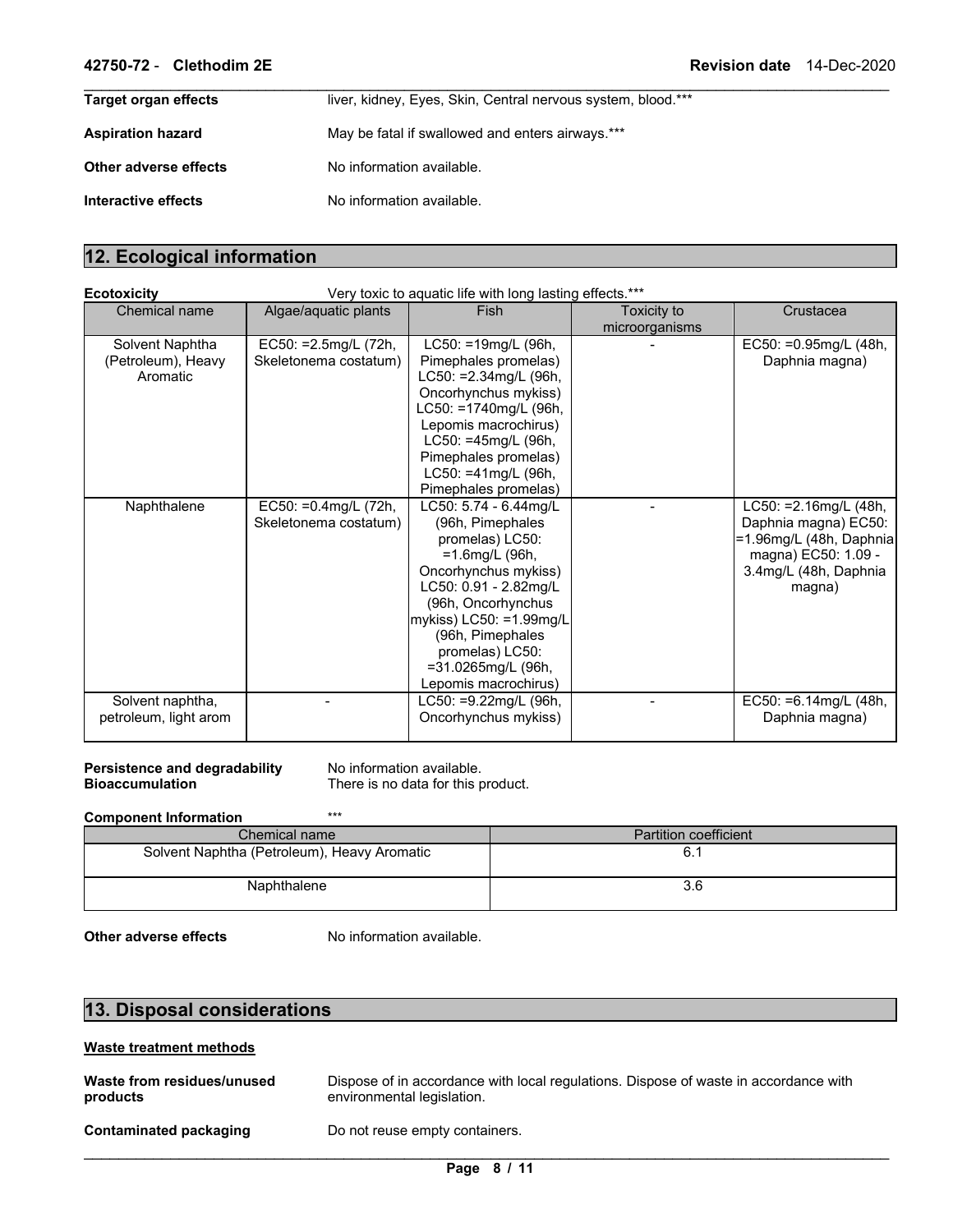**US EPA Waste Number** U165

**California Hazardous Waste Status** This product contains one or more substances that are listed with the State of California as a hazardous waste.\*\*\*

## **14. Transport information**

| <b>DOT</b><br><b>Notes</b><br>UN/ID no.<br><b>Packing group</b><br>DOT reportable quantity - Ibs<br>DOT Reportable Quantity Ibs.<br>(calculated)<br><b>Reportable Quantity (RQ)</b> | Not regulated<br>Containers < 119 gallons<br>Containers > 119 gallons<br>petroleum distillates, naphthalene), PG III, RQ (naphthalene)***<br>NA1993***<br><b>PG III***</b><br>100 lb Naphthalene ***<br>(180 gallons of product)***<br>100 lb Naphthalene *** | Not regulated<br>NA1993, Combustible liquid, N.O.S. (contains |
|-------------------------------------------------------------------------------------------------------------------------------------------------------------------------------------|---------------------------------------------------------------------------------------------------------------------------------------------------------------------------------------------------------------------------------------------------------------|---------------------------------------------------------------|
| <u>TDG_</u>                                                                                                                                                                         | Not regulated                                                                                                                                                                                                                                                 |                                                               |
| <b>MEX</b>                                                                                                                                                                          | Not regulated                                                                                                                                                                                                                                                 |                                                               |
| ICAO (air)                                                                                                                                                                          | Not regulated                                                                                                                                                                                                                                                 |                                                               |
| <u>IATA</u>                                                                                                                                                                         | Not regulated                                                                                                                                                                                                                                                 |                                                               |
| <b>IMDG</b>                                                                                                                                                                         | Not regulated                                                                                                                                                                                                                                                 |                                                               |
| RID                                                                                                                                                                                 | Not regulated                                                                                                                                                                                                                                                 |                                                               |
| <b>ADR</b>                                                                                                                                                                          | Not regulated                                                                                                                                                                                                                                                 |                                                               |
| <b>ADN</b>                                                                                                                                                                          | Not regulated                                                                                                                                                                                                                                                 |                                                               |

\_\_\_\_\_\_\_\_\_\_\_\_\_\_\_\_\_\_\_\_\_\_\_\_\_\_\_\_\_\_\_\_\_\_\_\_\_\_\_\_\_\_\_\_\_\_\_\_\_\_\_\_\_\_\_\_\_\_\_\_\_\_\_\_\_\_\_\_\_\_\_\_\_\_\_\_\_\_\_\_\_\_\_\_\_\_\_\_\_\_\_\_\_

## **15. Regulatory information**

**U.S. EPA Label Information** 

#### **EPA Pesticide Registration Number** 42750-72

**EPA Pesticide Label** CAUTION: Causes moderate eye irritation. Harmful if swallowed.

**International Inventories** 

| Does not comply |
|-----------------|
| Does not comply |
| Does not comply |
| Does not comply |
| Does not comply |
| Does not comply |
| Does not comply |
| Does not comply |
|                 |

**Legend:** 

**TSCA** - United States Toxic Substances Control Act Section 8(b) Inventory

**DSL/NDSL** - Canadian Domestic Substances List/Non-Domestic Substances List

**EINECS/ELINCS** - European Inventory of Existing Chemical Substances/European List of Notified Chemical Substances **ENCS** - Japan Existing and New Chemical Substances **IECSC** - China Inventory of Existing Chemical Substances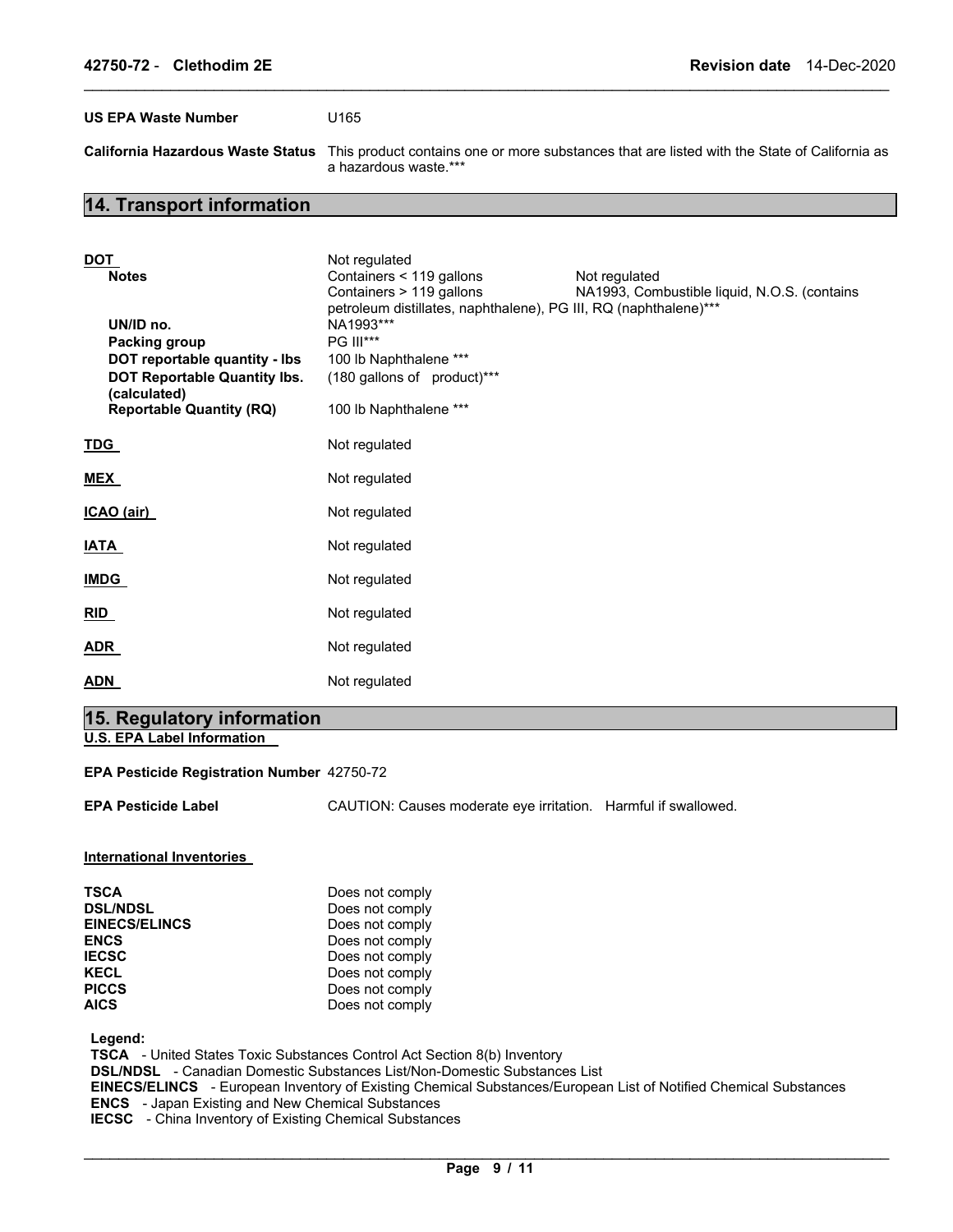**KECL** - Korean Existing and Evaluated Chemical Substances

**PICCS** - Philippines Inventory of Chemicals and Chemical Substances

**AICS** - Australian Inventory of Chemical Substances

## **US Federal Regulations**

## **SARA 313**

Section 313 of Title III of the Superfund Amendments and Reauthorization Act of 1986 (SARA). This product contains a chemical or chemicals which are subject to the reporting requirements of the Act and Title 40 of the Code of Federal Regulations, Part 372.\*\*\*

\_\_\_\_\_\_\_\_\_\_\_\_\_\_\_\_\_\_\_\_\_\_\_\_\_\_\_\_\_\_\_\_\_\_\_\_\_\_\_\_\_\_\_\_\_\_\_\_\_\_\_\_\_\_\_\_\_\_\_\_\_\_\_\_\_\_\_\_\_\_\_\_\_\_\_\_\_\_\_\_\_\_\_\_\_\_\_\_\_\_\_\_\_

| Chemical name  | <b>SARA</b><br>040<br>Values %<br>l hreshold.<br>- د ۱ د |
|----------------|----------------------------------------------------------|
| Nź<br>- naiene | ◡. ៲                                                     |

## **SARA 311/312 Hazard Categories**

Should this product meet EPCRA 311/312 Tier reporting criteria at 40 CFR 370, refer to Section 2 of this SDS for appropriate classifications.

## **CWA (Clean Water Act)**

This product does not contain any substances regulated as pollutants pursuant to the Clean Water Act (40 CFR 122.21 and 40 CFR 122.42).

| Chemical name | <b>CWA - Reportable</b><br>Quantities | <b>CWA - Toxic Pollutants   CWA - Priority Pollutants  </b> | CWA - Hazardous<br><b>Substances</b> |
|---------------|---------------------------------------|-------------------------------------------------------------|--------------------------------------|
| Naphthalene   | 100 lb                                |                                                             |                                      |

## **CERCLA**

\*\*\*

This material, as supplied, contains one or more substances regulated as a hazardous substance under the Comprehensive Environmental Response Compensation and Liability Act (CERCLA) (40 CFR 302).\*\*\*

| Chemical name l | Hazardous Substances RQs | Extremely Hazardous Substances RQs |
|-----------------|--------------------------|------------------------------------|
| Naphthalene     | <sup>1</sup> 00 lb       |                                    |
|                 |                          |                                    |

#### **US State Regulations**

#### **California Proposition 65**

This product contains the following Proposition 65 chemicals:.\*\*\*

| $\sim$<br>$\mathsf{\sim}$ nemical name   | <b>SAF</b><br><br><i>J</i> alifor<br><b>Proposition 65</b> |
|------------------------------------------|------------------------------------------------------------|
| <b>Nanhtholer</b><br>Naphtr<br>. alene - | Carcinoder                                                 |

## **U.S. State Right-to-Know Regulations**

| Chemical name          | New Jersey | <b>Massachusetts</b> | Pennsylvania |
|------------------------|------------|----------------------|--------------|
| Naphthalene            |            |                      |              |
| 1,2,4-Trimethylbenzene |            |                      |              |

## **16. Other information**

| <u>NFPA</u>                | Health hazards 4      | <b>Flammability</b> $2***$  |        | <b>Instability</b> 0    | <b>Physical and chemical</b><br>properties - |  |
|----------------------------|-----------------------|-----------------------------|--------|-------------------------|----------------------------------------------|--|
| <b>HMIS</b>                | Health hazards 4 **** | Flammability                | $2***$ | <b>Physical hazards</b> | <b>Personal protection X</b>                 |  |
| Chronic Hazard Star Legend |                       | *= Chronic Health Hazard*** |        |                         |                                              |  |

### **Key or legend to abbreviations and acronyms used in the safety data sheet**